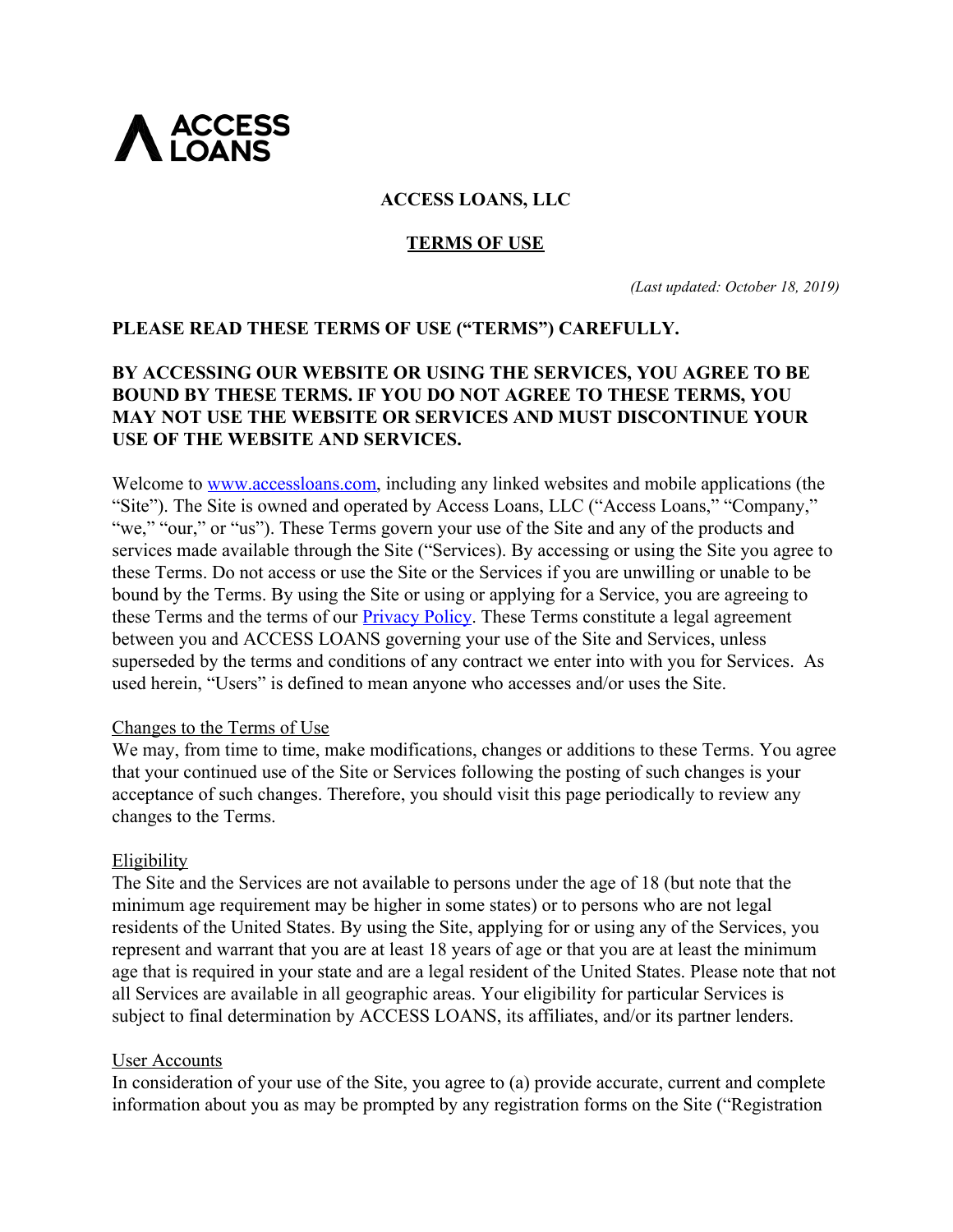Data"); (b) maintain the security of your password and identification; (c) maintain and promptly update the Registration Data, and any other information you provide to ACCESS LOANS, to keep it accurate, current and complete; and (d) be fully responsible for all use of your account and for any actions that take place using your account. You agree to notify us immediately of any unauthorized use of your online account. We reserve the right to close your online account at any time for any or no reason. You will use your online account for your personal, non-commercial use only. You may not impersonate someone else, create an online account for anyone other than yourself, provide an email address other than your own, or create multiple online accounts.

# Restrictions on Your Use of the Site and Services

You represent, warrant and agree that no materials of any kind submitted through your account or otherwise posted or shared by you through the Services will violate or infringe upon the rights of any third party, including copyright, trademark, patent, trade secret, moral right, privacy, publicity or other personal or proprietary rights; or contain libelous, defamatory or otherwise unlawful material. You further agree not to harvest or collect email addresses or other contact information of Users from the Services or the Site by electronic or other means for the purposes of sending unsolicited emails or other unsolicited communications. Additionally, you agree not to use automated scripts to collect information from the Services or the Site or for any other purpose. You further agree that you may not use the Site or the Services in any unlawful manner or in any other manner that could damage, disable, overburden or impair the Site.

In addition, you agree not to use the Site or the Services for any of the following:

- to threaten, stalk, defraud, incite, harass, or advocate the harassment of another person, or otherwise interfere with another User's use of the Site or the Services;
- to submit or transmit spam, chain letters, contests, junk email, pyramid schemes, surveys, or other mass messaging, whether commercial in nature or not;
- for promotional or commercial purposes, except as expressly allowed in writing by ACCESS LOANS;
- for keyword spamming or to otherwise attempt to manipulate natural search results;
- to promote any form of bigotry or discrimination against any person, especially a person in any protected classes;
- to submit or transmit pornography or illegal content;
- to solicit personal information from minors or to harm or threaten to cause harm to minors; and
- in violation of the Terms or any applicable law.

You also agree that you will NOT perform any of the following acts in relation to your use of the Site or the Services:

● modify, adapt, appropriate, reproduce, distribute, translate, create derivative works or adaptations of, publicly display, sell, trade, or in any way exploit the Site or Site Content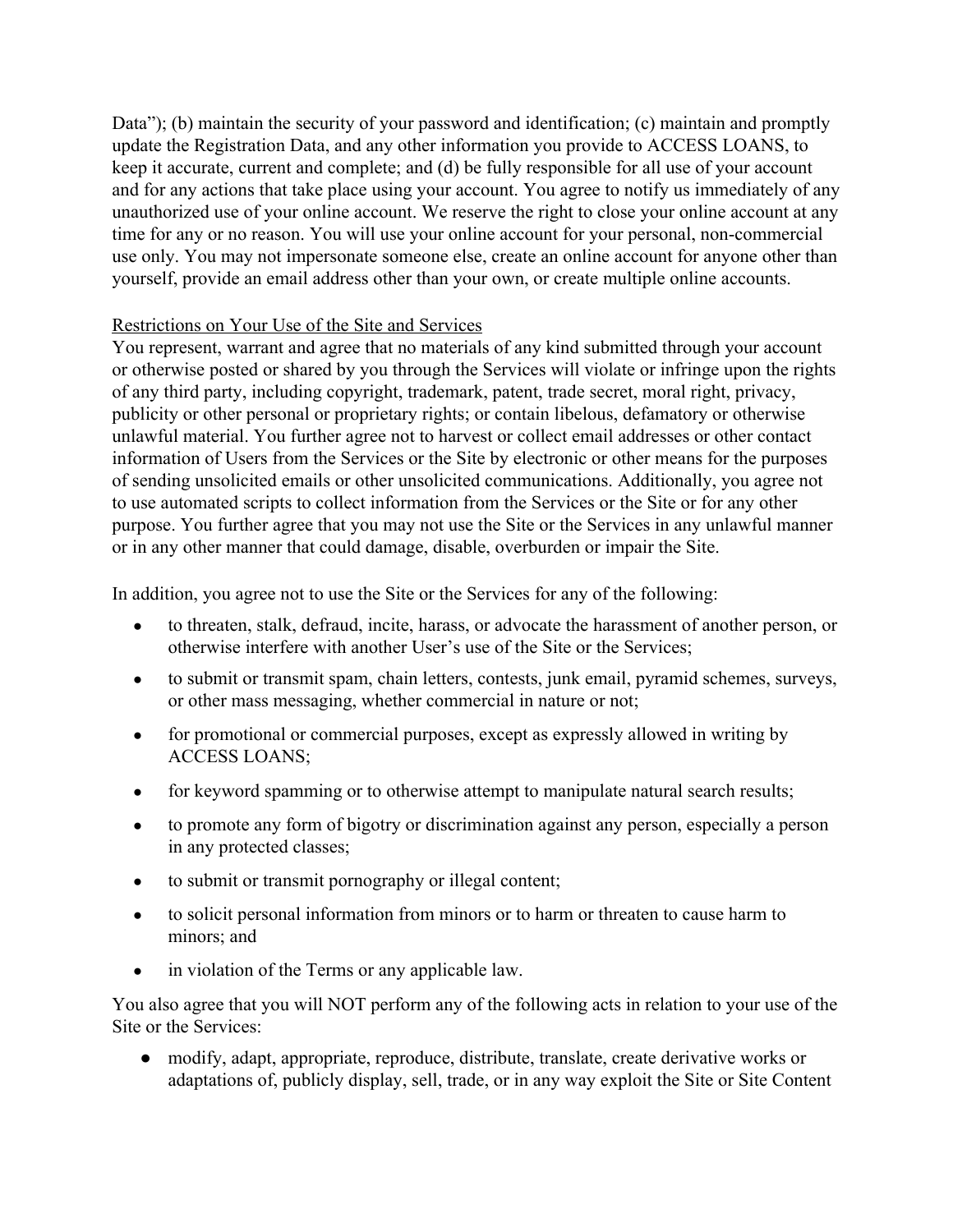(other than your Content), except as expressly authorized by ACCESS LOANS in writing;

- record, process, or mine information about other Users;
- reverse engineer any portion of the Site or the Services;
- remove or modify any copyright, trademark or other proprietary rights notice on the Site or on any materials printed or copied from the Site;
- use any robot, spider, site search/retrieval application, or other automated device, process or means to access, retrieve, scrape, or index the Site or any Site Content;
- access, retrieve or index the Site for purposes of constructing or populating a searchable database of business reviews;
- reformat or frame any portion of the Site;
- take any action that imposes, or may impose in ACCESS LOANS' sole discretion, an unreasonable or disproportionately large load on ACCESS LOANS' technology infrastructure;
- attempt to gain unauthorized access to the Site, User accounts, computer systems or networks connected to the Site through hacking, password mining or any other means;
- use the Site to violate the security of any computer network, crack passwords or security encryption codes;
- use the Site or any Site Content to transmit any computer viruses, worms, defects, Trojan horses or other items of a destructive nature (collectively, "Viruses");
- use any device, software or routine that interferes with the proper working of the Site, or otherwise attempt to interfere with the proper working of the Site;
- disrupt or interfere with the security of, or otherwise cause harm to, the Site or Site Content; remove, circumvent, disable, damage or otherwise interfere with any security-related features of the Site, features that prevent or restrict the use or copying of Site Content, or features that enforce limitations on the use of the Site;
- impersonate any person or entity, or falsely state or otherwise misrepresent yourself, your age or your affiliation with any person or entity; or
- except as expressly requested by ACCESS LOANS, upload, post, transmit, share, store or otherwise make publicly available on the Site any private information of any third party, including, without limitation, addresses, phone numbers, email addresses, Social Security numbers and credit card numbers.

The restrictions above only apply to the extent permissible under applicable law. Nevertheless, you agree not to act contrary to them (even if permissible under applicable law) without providing 30 days' prior, written notice to us here **customer**.service@AccessLoans.com, together with any information that we may reasonably require to give us an opportunity to provide alternative remedies or otherwise accommodate you at our sole discretion.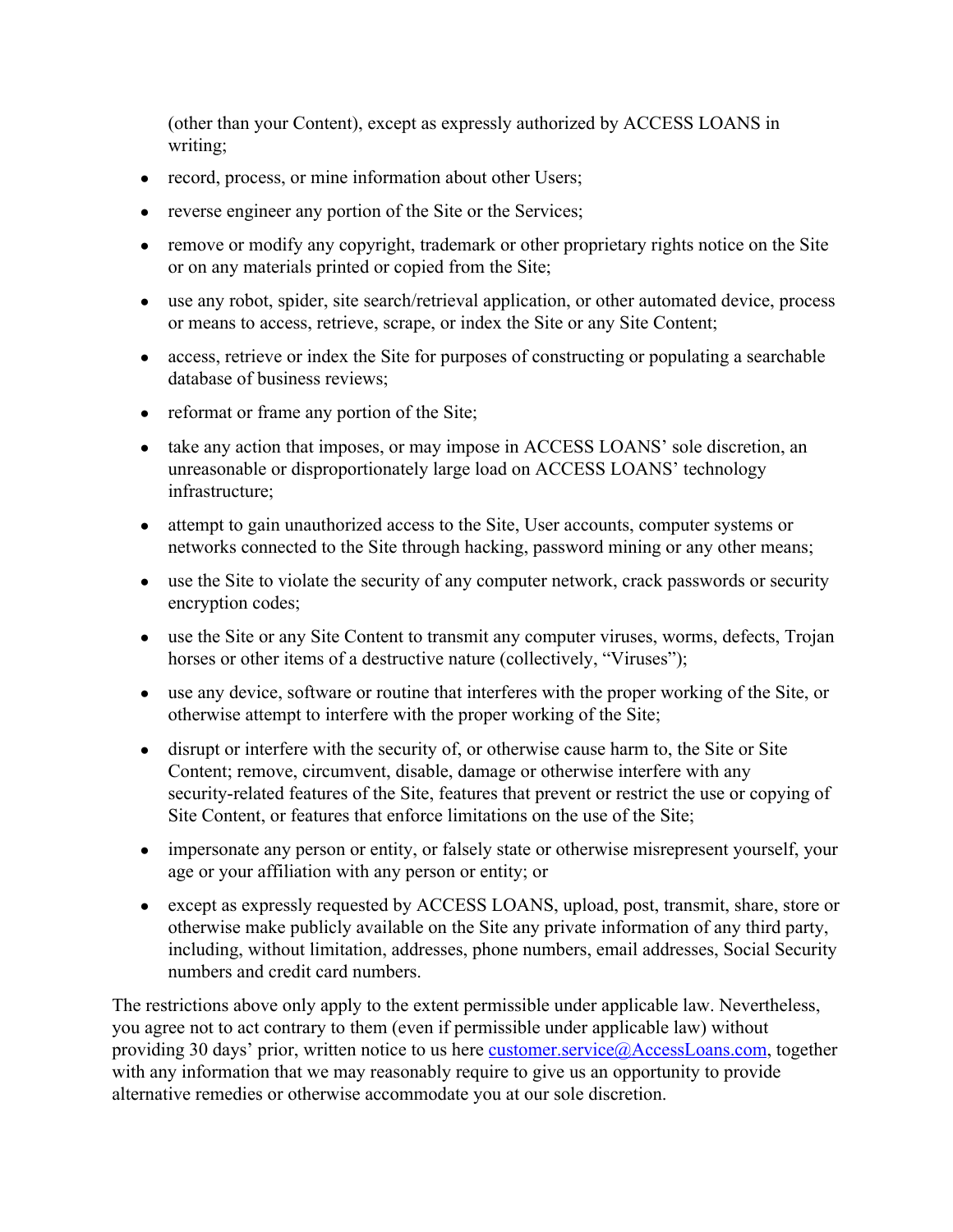#### Intellectual Property and Proprietary Rights

All content on the Site, including but not limited to designs, text, graphics, pictures, video, information, product terms and descriptions, software, music, sound and other files, and their selection and arrangement (the "Site Content"), are the proprietary property of ACCESS LOANS with all rights reserved. No Site Content may be modified, copied, distributed, framed, reproduced, republished, downloaded, displayed, posted, transmitted, or sold in any form or by any means, in whole or in part, without ACCESS LOANS' prior, written permission, except as provided in the following sentence and except that the foregoing does not apply to Your Content (as defined below) that you legally post on the Site. Provided that you are eligible for use of the Site, you are granted a limited license to access and use the Site and to download or print a copy of any portion of the Site Content solely for your personal use, provided that you keep all copyright or other proprietary notices intact. Except for Your Content (as defined below), you may not republish Site Content on any Internet, Intranet or Extranet site or incorporate the information in any other database or compilation, and any other use of the Site Content is strictly prohibited. Such license is subject to these Terms and does not include use of any data mining, robots or similar data gathering or extraction methods. Any use of the Site or the Site Content other than as specifically authorized herein, without the prior written permission of ACCESS LOANS, is strictly prohibited and will terminate the license granted herein. Such unauthorized use may also violate applicable laws, including, without limitation, copyright and trademark laws and applicable communications regulations and statutes. Unless explicitly stated herein, nothing in these Terms shall be construed as conferring any license to intellectual property rights, whether by estoppel, implication or otherwise. This license is revocable by us at any time without notice and with or without cause.

#### Information We Collect and Use

Please see our Privacy Notice for an explanation of how we collect, share and protect your personal information. ACCESS LOANS' Privacy Notice applies to our use of your personal information, and its terms are expressly incorporated by reference.

#### Site Security

You acknowledge that use of a username and a password is an adequate form of security. You acknowledge and agree that Internet transmissions are never completely private or secure and that any message or information you send to the Site may be read or intercepted by others, notwithstanding our efforts to protect such transmissions.

We use industry standard physical, technical and administrative security measures and safeguards to protect the confidentiality and security of your personal information. However, since the Internet is not a 100% secure environment, we cannot guarantee, ensure, or warrant the security of any information you transmit to us. There is no guarantee that information may not be accessed, disclosed, altered, or destroyed by breach of any of our physical, technical, or managerial safeguards. It is your responsibility to protect the security of your login information. Please note that e-mails and other communications you send to us through our Site are not encrypted.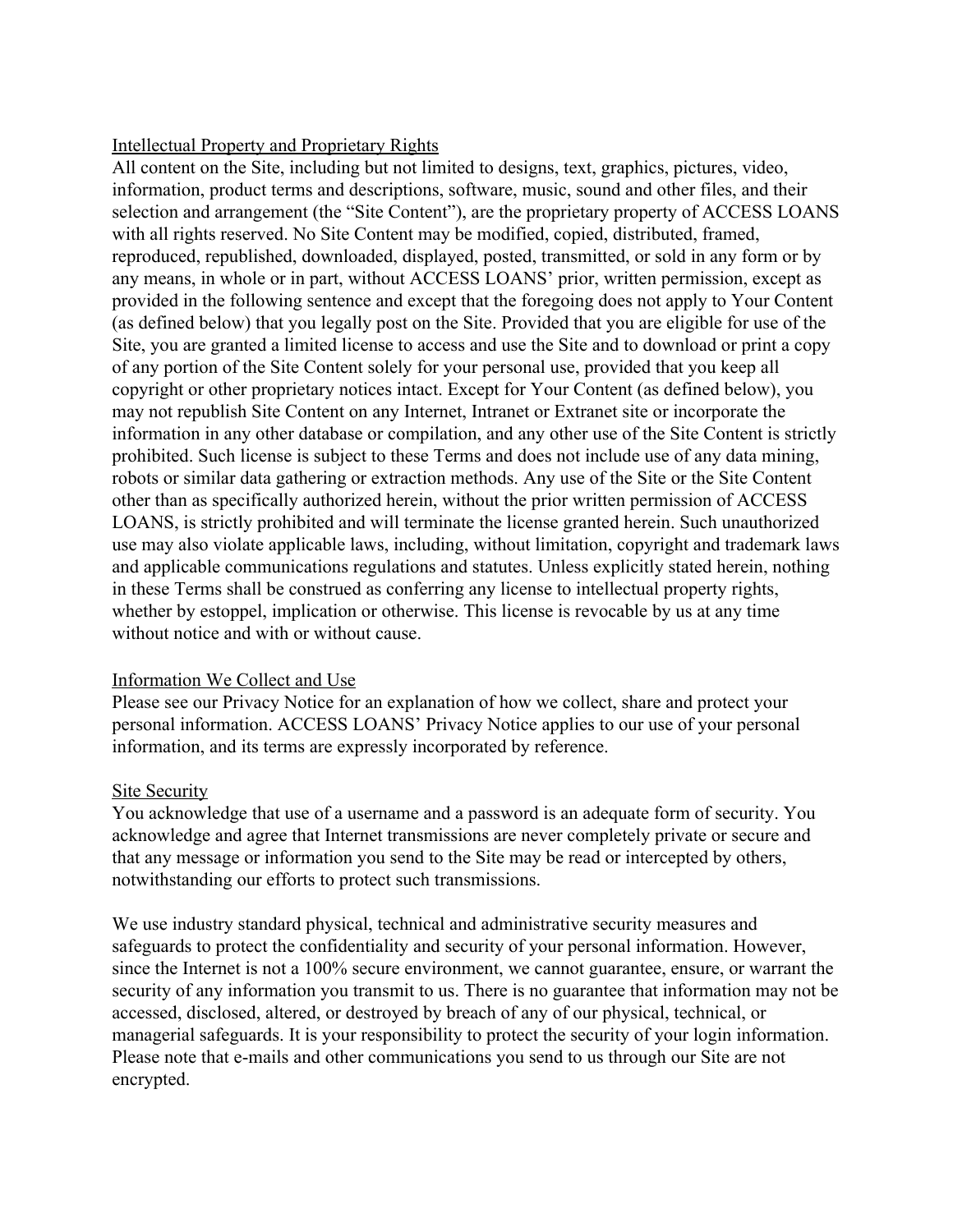### Consent to be Contacted

By providing your contact information to us, you are expressly authorizing and consenting for us or our agents to contact you by telephone, email or postal mail, even if you have opted into the national "Do Not Call List" administered by the Federal Trade Commission, any state equivalent "Do Not Call List" or the "Do Not Call List" of any specific institution.

You agree that we may contact you related to your application and to service your loan, to remind you of upcoming payments, or for collections and other loan-related issues.

By submitting your contact information, registering for an account, applying for a Service or beginning an application for a Service, you are consenting to be contacted by us by written notices, email messages, text messages, or telephone, at any email address or mailing address we have for you in our records or from other public and nonpublic databases we may lawfully access, and, in connection with any such telephone calls, you consent to the use prerecorded or artificial voice messages and/or automatic dialing devices, at any telephone number associated with your account, including mobile telephone numbers that could result in charges to you for matters related to your loan or application, such as reminding you of upcoming payments, collections, and other loan-related issues. Where allowed by law, we also may contact other individuals who may be able to provide updated employment, location and contact information for you. You hereby further consent that we may utilize a third-party service and other providers for the purposes of contacting you on our behalf in accordance with the Terms.

#### Sweepstakes & Other Promotions

From time to time, ACCESS LOANS may conduct promotions on or through the Site, including without limitation, contests, sweepstakes and other promotions ("Promotions"). Each Promotion may have additional terms and/or rules of participation ("Promotion Rules"), which will be posted or otherwise made available to you. The Promotion Rules for each Promotion in which you participate will be deemed incorporated into and form a part of these Terms for the Promotions. It is your responsibility to read the Promotion Rules to determine whether or not your participation, registration, or entry will be valid or restricted, and to determine your participation requirements.

# Digital Millennium Copyright Act Notice / Claims of Copyright Infringement & Related Issues (17 U.S.C. § 512)

We respect the intellectual property rights of others. If you believe work has been reproduced in a way that constitutes copyright infringement, you may notify our agent by providing the following information:

- Identification of the copyrighted work that you claim has been infringed, or, if multiple copyrighted works at a single online site are covered by a single notification, a representative list of such works at the site;
- Identification of the material that you claim is infringing and needs to be removed, including a description of where it is located so that the copyright agent can locate it;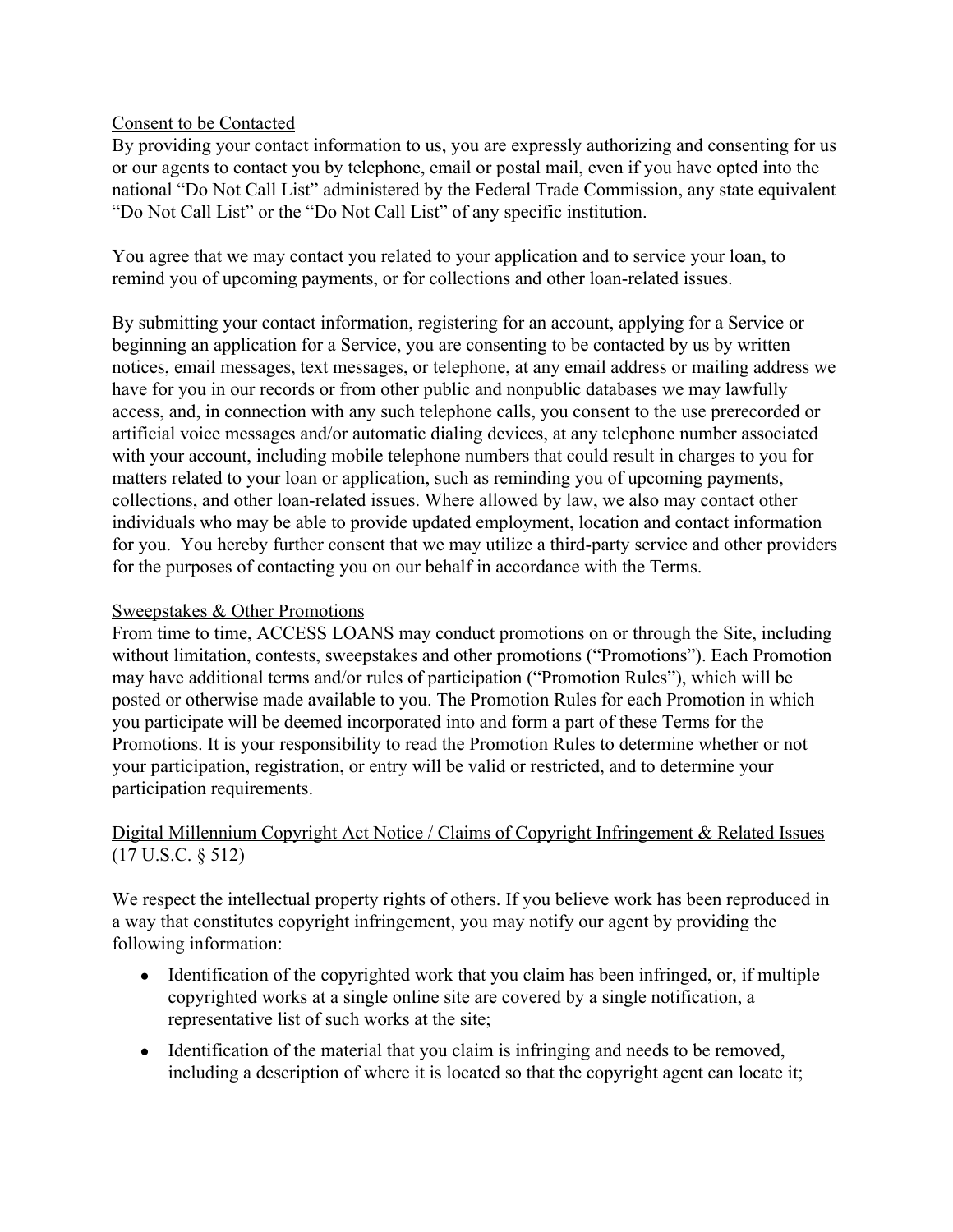- Your address, telephone number, and, if available, e-mail address, so that the copyright agent may contact you about your complaint; and
- A signed statement that the above information is accurate; that you have a good faith belief that the identified use of the material is not authorized by the copyright owner, its agent, or the law; and, under penalty of perjury, that you are the copyright owner or are authorized to act on the copyright owner's behalf in this situation.

Upon obtaining such knowledge, we will act expeditiously to remove, or disable access to, the material. Please be aware that there are substantial penalties for false claims. If a notice of copyright infringement has been wrongly filed against you, you may submit a counter notification to our agent. A valid counter notification is a written communication that incorporates the following:

- A physical or electronic signature of the poster;
- Identification of the material that has been removed or to which access has been disabled and the location at which the material appeared before it was removed or access to it was disabled;
- A statement under penalty of perjury that you have a good faith belief that the material was removed or disabled as a result of mistake or misidentification;
- Your name, address, and telephone number; a statement that you consent to the jurisdiction of federal district court for the judicial district in which your address is located, or if your address is outside of the U.S., for any judicial district in which the service provider may be found; and that you will accept service of process from the complainant.

Notices of the foregoing copyright issues should be sent as follows: By Mail: ACCESS LOANS LLC, 150 SE 2<sup>nd</sup> Avenue, Suite 327, Miami, FL 33131 By E-Mail: terms@AccessLoans.com By Toll-Free Telephone: 1-800-316-8507

If you give notice of copyright infringement by e-mail, an agent may begin investigating the alleged copyright infringement; however, we must receive your signed statement by mail or as an attachment to your e-mail before we are required to take any action. This information should not be construed as legal advice. For further information about the DMCA, please visit the website of the United States Copyright Office at [http://www.copyright.gov/onlinesp.](http://www.copyright.gov/onlinesp)

## Disclaimer of Warranty

WE DO NOT WARRANT THAT ACCESS TO OR USE OF THE SITE OR SERVICES WILL BE UNINTERRUPTED OR ERROR-FREE OR THAT DEFECTS OR ERRORS IN THE SITE OR SERVICES WILL BE CORRECTED. THIS SITE, INCLUDING ANY CONTENT OR INFORMATION CONTAINED WITHIN IT OR ANY SERVICE, IS PROVIDED "AS IS," AND "AS AVAILABLE" WITH ALL FAULTS, WITH NO REPRESENTATIONS OR WARRANTIES OF ANY KIND, EITHER EXPRESSED OR IMPLIED, INCLUDING, BUT NOT LIMITED TO, THE IMPLIED WARRANTIES OF MERCHANTABILITY, FITNESS FOR A PARTICULAR PURPOSE, QUALITY OF INFORMATION, QUIET ENJOYMENT,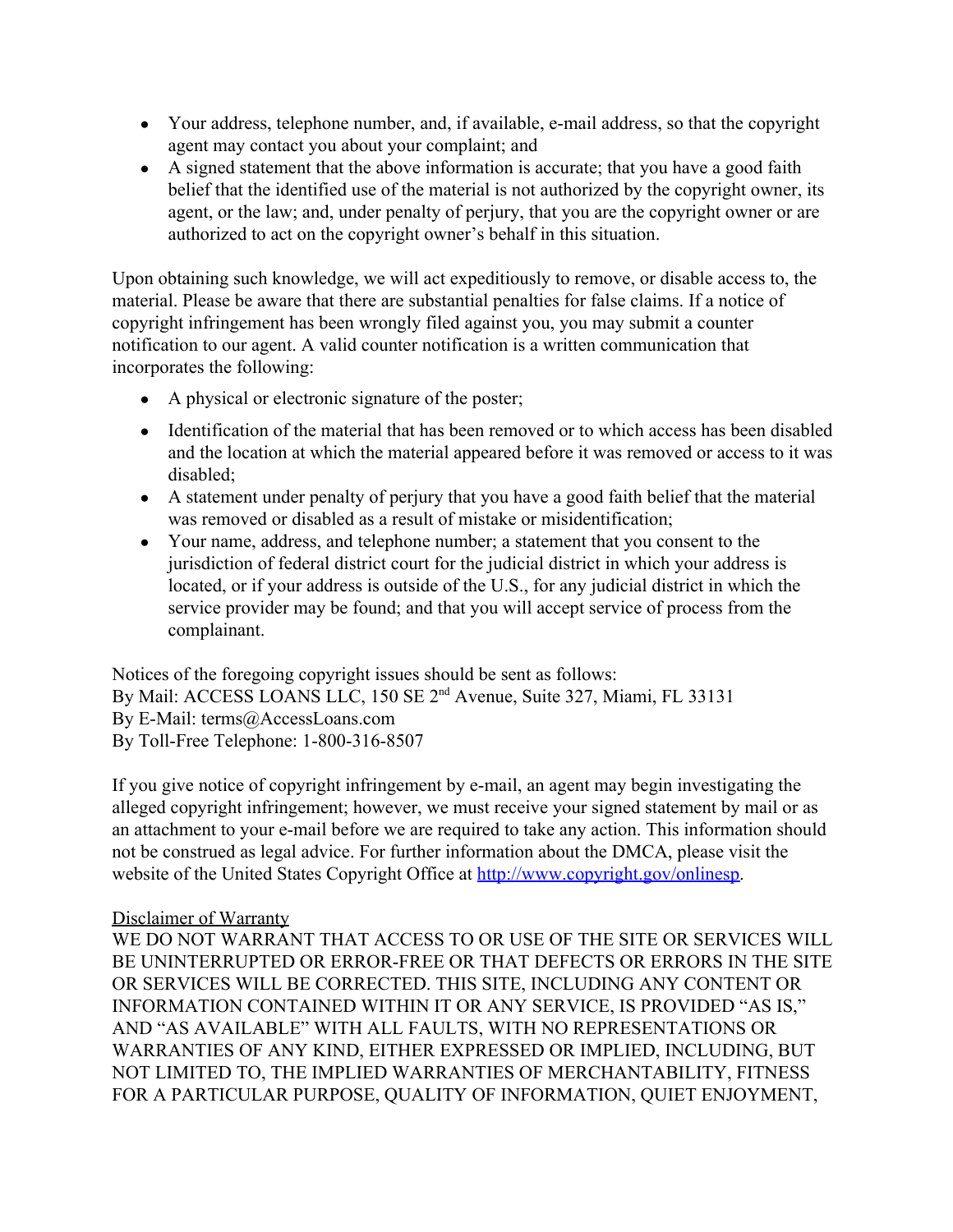TITLE, AND NON-INFRINGEMENT. WE DO NOT WARRANT THE ACCURACY, COMPLETENESS OR TIMELINESS OF THE INFORMATION OBTAINED THROUGH THE SITE. WE DO NOT WARRANT THAT FILES AVAILABLE FOR DOWNLOAD WILL BE FREE OF VIRUSES, WORMS, TROJAN HORSES OR OTHER DESTRUCTIVE PROGRAMMING. YOU ARE RESPONSIBLE FOR IMPLEMENTING PROCEDURES SUFFICIENT TO SATISFY YOUR NEEDS FOR DATA BACK UP AND SECURITY.

### Limitation of Liability

EXCEPT WHERE PROHIBITED BY LAW, NEITHER ACCESS LOANS, NOR ITS DIRECTORS, OFFICERS, EMPLOYEES, AGENTS, CONTRACTORS, SUCCESSORS OR ASSIGNS THEREOF, SHALL BE LIABLE TO YOU FOR ANY INDIRECT, CONSEQUENTIAL, EXEMPLARY, INCIDENTAL OR PUNITIVE DAMAGES, INCLUDING LOST PROFITS ARISING OUT OF OR IN CONNECTION WITH THIS SITE, THE SERVICES OR CONTENT, OR YOUR INABILITY TO ACCESS OR USE ANY OF THE FOREGOING, OR ANY OTHER ERROR, OMISSION, INTERRUPTION, DEFECT, DELAY IN OPERATION OR TRANSMISSION, COMPUTER VIRUS OR FAILURE, EVEN IF WE HAVE BEEN ADVISED OF THE POSSIBILITY OF SUCH DAMAGES. UNLESS OTHERWISE EXPRESSLY SET FORTH IN A WRITTEN AGREEMENT BETWEEN YOU AND US, OUR MAXIMUM LIABILITY FOR ALL CLAIMS ARISING OUT OF OR RELATING TO THIS SITE, THE SERVICES, SUBMISSIONS OR THE CONTENT, WHETHER IN CONTRACT, TORT OR OTHERWISE WILL NOT EXCEED THE GREATER OF ONE HUNDRED DOLLARS (\$100) OR THE AMOUNT YOU HAVE PAID US IN THE PAST 12 MONTHS WITH RESPECT TO THE INCIDENT GIVING RISE THE CAUSE OF ACTION. The foregoing limitation applies to the extent permitted by law in the applicable jurisdiction.

## **Indemnification**

You agree to defend, indemnify and hold ACCESS LOANS and its affiliates and its and their directors, officers, employees, agents, contractors, successors or assigns thereof harmless from and against all third party claims, damages and expenses (including reasonable attorneys' fees) against or incurred by us arising out of your breach of these Terms or violation of applicable law, any of your Submissions, your use of or access to the Site, or access by anyone accessing the Site using your account. We reserve the right to assume or participate, at your expense, in the investigation, settlement, and defense of any such action or claim.

## Additional Terms

Certain features or Services available through the Site may be subject to additional terms, which will be presented to you at that time. In the event of a conflict between these Terms and such additional terms, the additional terms will govern solely with respect to such features and Services. Such additional terms are expressly incorporated into and made part of these Terms.

#### Law and Venue

This Site is located in the State of Florida. These Terms and the relationship between you and ACCESS LOANS shall be governed by the laws of the State of Florida without regard to its conflicts of law provisions.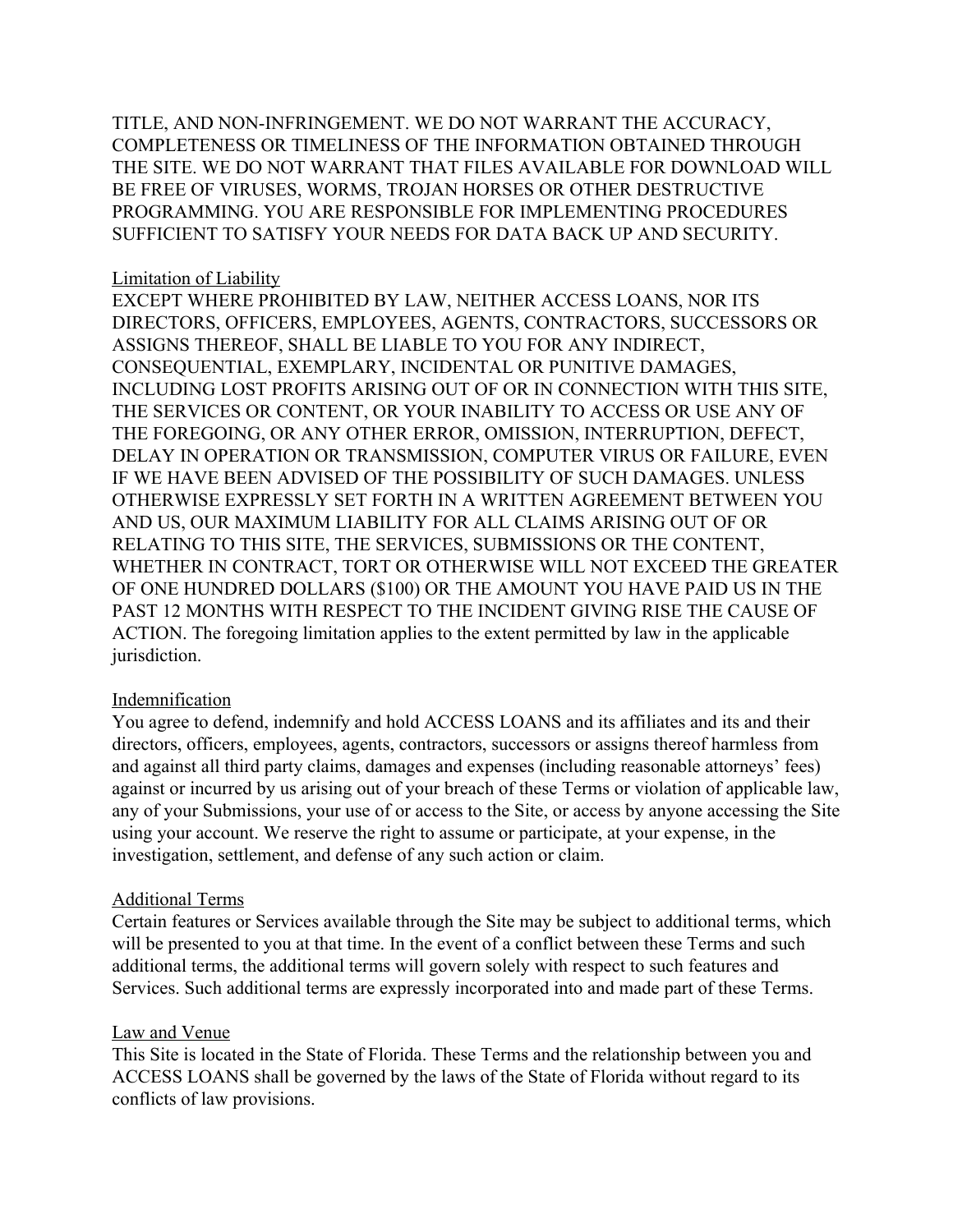#### Arbitration

# **THIS ARBITRATION SECTION DOES NOT APPLY IF (1) YOU ARE A MEMBER OF THE ARMED FORCES OR A DEPENDENT OF SUCH A MEMBER COVERED BY THE FEDERAL MILITARY LENDING ACT AND (2) OUR DISPUTE INVOLVES THE EXTENSION OF CONSUMER CREDIT**

Certain portions of this Section are deemed to be a "written agreement to arbitrate" pursuant to the Federal Arbitration Act. You and ACCESS LOANS agree that each of the parties intends that this Section satisfies the "writing" requirement of the Federal Arbitration Act. This Section can only be amended by mutual agreement. By accessing and using the Site, you are agreeing to this Jury Trial Waiver and Arbitration Clause ("Arbitration Agreement"), specially including the following terms:

| What is arbitration?                           | An alternative to<br>court                              | In arbitration, a third party ("Arbiter") solves Disputes in a hearing<br>("hearing"). You, we, and any related third parties agree to waive<br>the right to go to court. Such "parties" waive their right to a jury<br>trial.                                                                                                                                                                                                                                                                                                                                                                                                                                                                           |
|------------------------------------------------|---------------------------------------------------------|----------------------------------------------------------------------------------------------------------------------------------------------------------------------------------------------------------------------------------------------------------------------------------------------------------------------------------------------------------------------------------------------------------------------------------------------------------------------------------------------------------------------------------------------------------------------------------------------------------------------------------------------------------------------------------------------------------|
| Is it different from court and<br>jury trials? | Yes                                                     | The hearing is private and less formal than court. Arbiters may limit<br>pre-hearing fact finding, called "discovery." The decision is final.<br>Courts rarely overturn Arbiters.                                                                                                                                                                                                                                                                                                                                                                                                                                                                                                                        |
| Who does the Clause cover?                     | You, Us, and<br><b>Others</b>                           | This Clause governs the parties, their heirs, successors, assigns, and<br>third parties related to any Dispute.                                                                                                                                                                                                                                                                                                                                                                                                                                                                                                                                                                                          |
| <b>Which Disputes are covered?</b>             | <b>All Disputes</b>                                     | In this Clause, the word "Disputes" has the broadest possible<br>meaning. This Clause governs all "Disputes" involving the parties.<br>This includes all claims even indirectly related to your application<br>and agreements with us. This includes claims related to information<br>you previously gave us. It includes all past agreements. It includes<br>extensions, renewals, refinancings, or payment plans on any credit<br>we arrange. It includes claims related to collections, privacy, and<br>customer information. It includes claims related to setting aside this<br>Clause. It includes claims about the Clause's validity and scope. It<br>includes claims about whether to arbitrate. |
| Are you waiving rights?                        | Yes                                                     | You waive your rights to:<br>1. Have juries solve Disputes.<br>2. Have courts, other than small-claims courts, solve Disputes.<br>3. Serve as a private attorney general or in a representative<br>capacity.<br>4. Be in a class action.                                                                                                                                                                                                                                                                                                                                                                                                                                                                 |
| Are you waiving class action<br>rights?        | Yes                                                     | <b>COURTS AND ARBITERS WON'T ALLOW CLASS</b><br>ACTIONS. You waive your rights to be in a class action, as a<br>representative and a member. Only individual arbitration, or<br>small-claims courts, will solve Disputes. You waive your right to<br>have representative claims. Unless reversed on appeal, if a court<br>invalidates this waiver, the Clause will be void.                                                                                                                                                                                                                                                                                                                              |
| What law applies?                              | <b>The Federal</b><br><b>Arbitration Act</b><br>("FAA") | This transaction involves interstate commerce, so the FAA governs.<br>If a court finds the FAA doesn't apply, and the finding can't be<br>appealed, then your state's law governs. The Arbiter must apply                                                                                                                                                                                                                                                                                                                                                                                                                                                                                                |

#### **Background and Scope**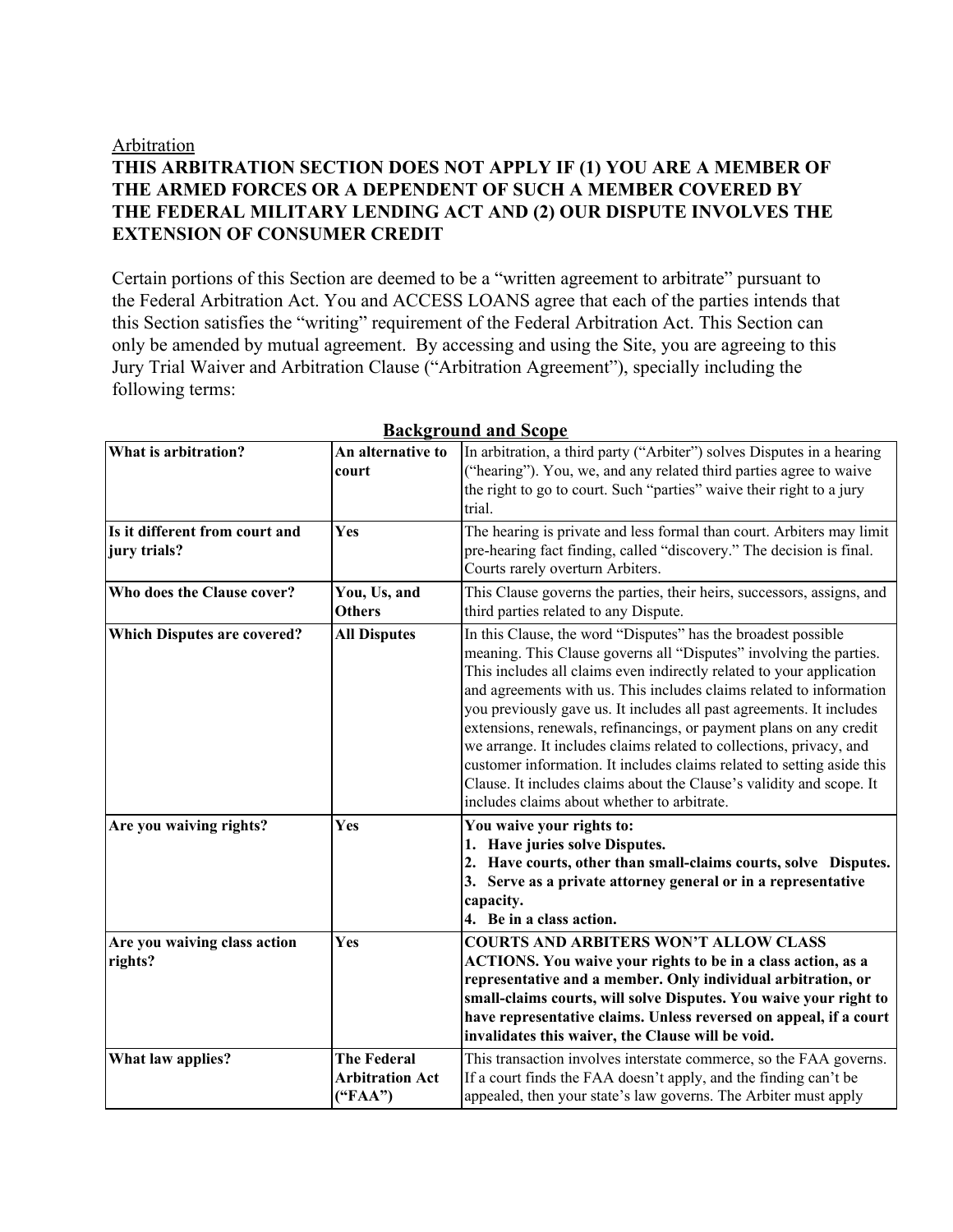|                                                        |                                  | substantive law consistent with the FAA. The Arbiter must follow<br>statutes of limitation and privilege claims.                                                                                                                                                                                                                                                                                                                                                                                                                                                                                  |
|--------------------------------------------------------|----------------------------------|---------------------------------------------------------------------------------------------------------------------------------------------------------------------------------------------------------------------------------------------------------------------------------------------------------------------------------------------------------------------------------------------------------------------------------------------------------------------------------------------------------------------------------------------------------------------------------------------------|
| Can the parties try to solve<br><b>Disputes first?</b> | Yes                              | We can try to solve Disputes if you call us at (800) 316-8507. If this<br>doesn't solve the Dispute, mail us notice, within 14 days of the<br>Dispute date. In your notice, tell us the details and how you want to<br>solve it. We will try to solve the Dispute. If we make a written offer<br>("Settlement Offer"), you can reject it and arbitrate. If we don't<br>solve the Dispute, either party may start arbitration. To start<br>arbitration, contact an Arbiter or arbitration group listed below. No<br>party will disclose settlement proposals to the Arbiter during<br>arbitration. |
| How should you contact us?                             | By mail                          | Send mail to: Access Loans, LLC, 150 S. E. 2 <sup>nd</sup> Avenue, Suite<br>906, Miami, FL 33131. You can call us or use certified mail to<br>confirm receipt.                                                                                                                                                                                                                                                                                                                                                                                                                                    |
| Can small-claims court solve<br>some Disputes?         | Yes                              | Each party has the right to arbitrate, or to go to small-claims court if<br>the small-claims court has the power to hear the Dispute. Arbitration<br>will solve all Disputes that the small-claims court does not have the<br>power to hear. If there is an appeal from small-claims court, or if a<br>Dispute changes so that the small-claims court loses the power to<br>hear it, then the Dispute will only be heard by an Arbiter.                                                                                                                                                           |
| Do other options exist?                                | Yes                              | Both parties may seek remedies which don't claim money damages.<br>This includes pre-judgment seizure, injunctions, or equitable relief.                                                                                                                                                                                                                                                                                                                                                                                                                                                          |
| Will this Clause continue to<br>govern?                | Yes, unless<br>otherwise agreed. | The Clause stays effective, unless the parties sign an agreement<br>stating it doesn't. The Clause governs if you rescind the transaction.<br>It governs if you default, renew, prepay, or pay. It governs if your<br>contract is discharged through bankruptcy. The Clause remains<br>effective, despite a transaction's termination, amendment,<br>expiration, or performance.                                                                                                                                                                                                                  |

| <b>Process</b>              |                                    |                                                                                                                                                                                                                                                                                                                                                                                                                                                                                                                                                                                                                                                                                                        |
|-----------------------------|------------------------------------|--------------------------------------------------------------------------------------------------------------------------------------------------------------------------------------------------------------------------------------------------------------------------------------------------------------------------------------------------------------------------------------------------------------------------------------------------------------------------------------------------------------------------------------------------------------------------------------------------------------------------------------------------------------------------------------------------------|
| How does arbitration start? | By mailing a<br>notice             | Either party may mail the other a request to arbitrate, even if a<br>lawsuit has been filed. The notice should describe the Dispute and<br>relief sought. The receiving party must mail a response within 20<br>days. If you mail the demand, you may choose the arbitration group.<br>Or, your demand may state that you want the parties to choose a<br>local Arbiter. If related third parties or we mail the demand, you<br>must respond in 20 days. Your response must choose an arbitration<br>group or propose a local Arbiter. If it doesn't, we may choose the<br>group.                                                                                                                      |
| Who arbitrates?             | AAA, JAMS, or<br>an agreed Arbiter | You may select:<br>(1) American Arbitration Association ("AAA")<br>$(1-800-778-7879)$ http://www.adr.org or<br>(2) JAMS (1-800-352-5267) http://www.jamsadr.com.<br>The parties may also agree in writing to a local attorney, retired<br>judge, or Arbiter in good standing with an arbitration group. The<br>Arbiter must arbitrate under AAA or JAMS consumer rules. You<br>may get a copy of these rules from such group. Any rules that<br>conflict with any of our agreements with you, don't apply. If these<br>options aren't available, and the parties can't agree on another, a<br>court may choose the Arbiter. Such Arbiter must enforce your<br>agreements with us, as they are written. |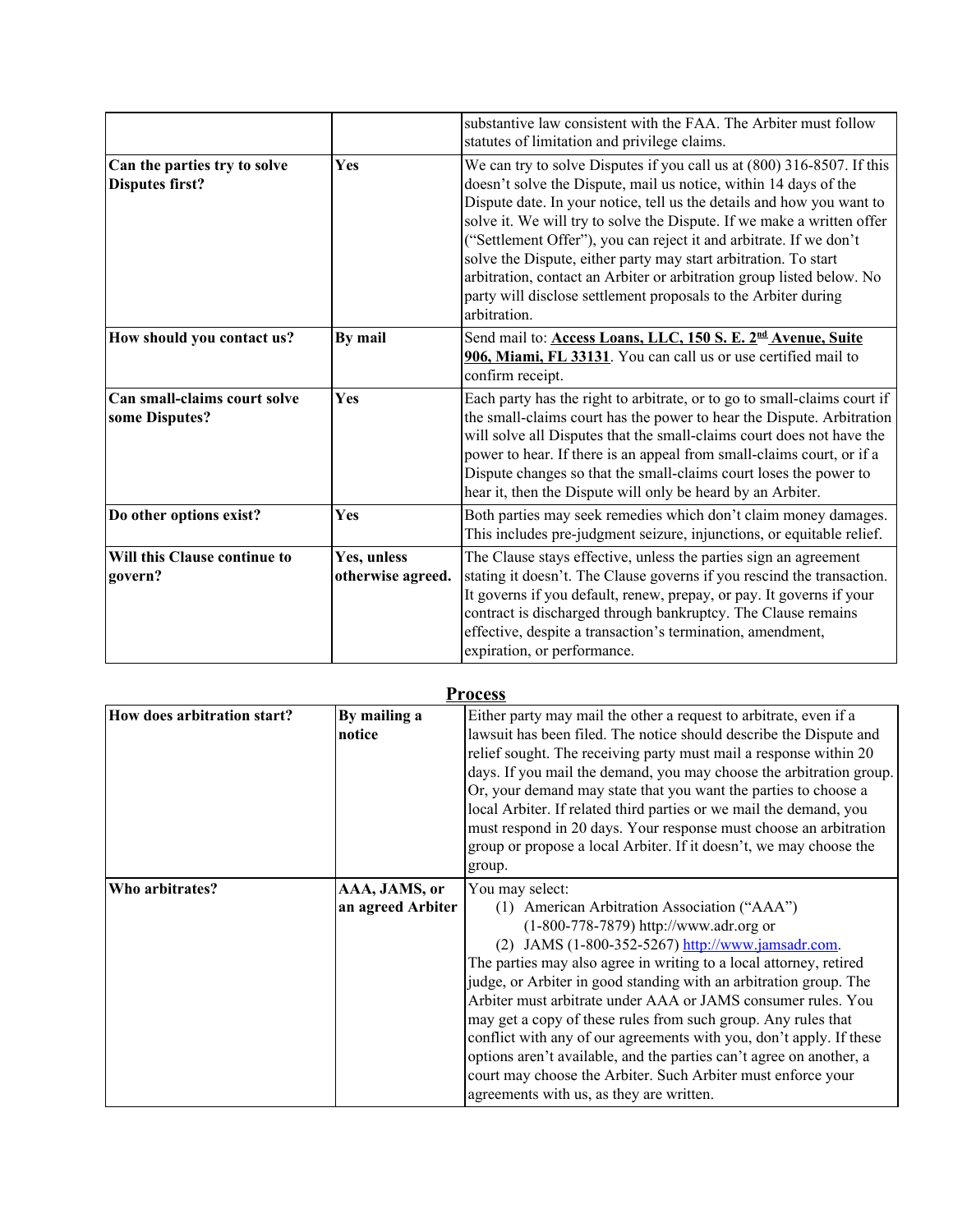| Will the hearing be held nearby? Yes |                         | The Arbiter will order the hearing within 30 miles of your home or<br>where the transaction occurred.                                                                                                                                                                                                                                                                                                                                                                                                                    |
|--------------------------------------|-------------------------|--------------------------------------------------------------------------------------------------------------------------------------------------------------------------------------------------------------------------------------------------------------------------------------------------------------------------------------------------------------------------------------------------------------------------------------------------------------------------------------------------------------------------|
| What about appeals?                  | Appeals are<br>limited. | The Arbiter's decision will be final. A party may file the Arbiter's<br>award with the proper court. Arbitration will solve appeals of a<br>small-claims court judgment. A party may appeal under the FAA. If<br>the amount in controversy exceeds \$10,000.00, a party may appeal<br>the Arbiter's finding. Such appeal will be to a three Arbiter panel<br>from the same arbitration group. The appeal will be de novo and<br>solved by majority vote. The appealing party bears appeal costs,<br>despite the outcome. |

# **Arbitration Fees and Awards**

| <b>Will we advance Arbitration</b><br>Fees?  | Yes, but you pay<br>your costs.                              | We will advance your "Arbitration Fees" if you ask us to. This<br>includes filing, administrative, hearing, and Arbiter's fees. You pay<br>your attorney fees and other expenses.                                                                                                                                                                                                                                                                                                                                                                                                                                             |
|----------------------------------------------|--------------------------------------------------------------|-------------------------------------------------------------------------------------------------------------------------------------------------------------------------------------------------------------------------------------------------------------------------------------------------------------------------------------------------------------------------------------------------------------------------------------------------------------------------------------------------------------------------------------------------------------------------------------------------------------------------------|
| Are damages and attorney fees<br>possible?   | Yes, if allowed by<br>law.                                   | The Arbiter may award the same damages as a court. Arbiters may<br>award reasonable attorney fees, and expenses, if allowed by law.                                                                                                                                                                                                                                                                                                                                                                                                                                                                                           |
| Will you pay Arbitration Fees if<br>you win? | $\overline{\text{No}}$                                       | If the Arbiter awards you funds, you don't reimburse us the<br><b>Arbitration Fees.</b>                                                                                                                                                                                                                                                                                                                                                                                                                                                                                                                                       |
| Will you ever pay Arbitration<br>Fees?       | Yes                                                          | If the Arbiter doesn't award you funds, then you must repay the<br>Arbitration Fees. If you must pay Arbitration Fees, the amount<br>won't exceed state court costs.                                                                                                                                                                                                                                                                                                                                                                                                                                                          |
| What happens if you win?                     | You could get<br>more than the<br><b>Arbiter</b><br>Awarded. | If an Arbiter's award to you exceeds our last Settlement Offer, we<br>will pay 3 amounts. We will pay the award, plus 10% of such<br>amount ("bonus payment"). We will pay your attorney the attorney<br>fees conferred, plus 10% of such amount ("attorney premium"). If<br>the Arbiter orders, we will pay reasonable expert witness costs and<br>other costs you incurred ("cost premium"). If we never made a<br>Settlement Offer, we will pay the bonus payment, attorney premium,<br>and any cost premium. If a law allows you more, this Clause won't<br>prevent such award. We won't seek attorney fees and expenses. |
| Can an award be explained?                   | <b>Yes</b>                                                   | A party may request details from the Arbiter, within 14 days of the<br>ruling. Upon such request, the Arbiter will explain the ruling in<br>writing.                                                                                                                                                                                                                                                                                                                                                                                                                                                                          |

#### **Other Options**

| If you don't want to arbitrate,  | Yes. You can get       | Consider these choices:                                             |
|----------------------------------|------------------------|---------------------------------------------------------------------|
| can you still get a transaction? | our services and       | 1. Informal Dispute Resolution. Contact us and attempt to settle    |
|                                  | decide not to          | any Disputes.                                                       |
|                                  | arbitrate.             | 2. Small-claims Court. Seek to solve Disputes in small-claims       |
|                                  |                        | court, within state law limits.                                     |
|                                  |                        | 3. Opt-Out of Arbitration. Sign and then timely opt-out.            |
| Can you opt-out of the Clause?   | <b>Yes - within 60</b> | Write us within 60 calendar days of signing your agreement to       |
|                                  | days                   | opt-out of the Clause for that agreement. List your name, address,  |
|                                  |                        | account number and date.                                            |
|                                  |                        | List that you "opt out." If you opt out, it will only apply to that |
|                                  |                        | agreement.                                                          |

# **MISCELLANEOUS**